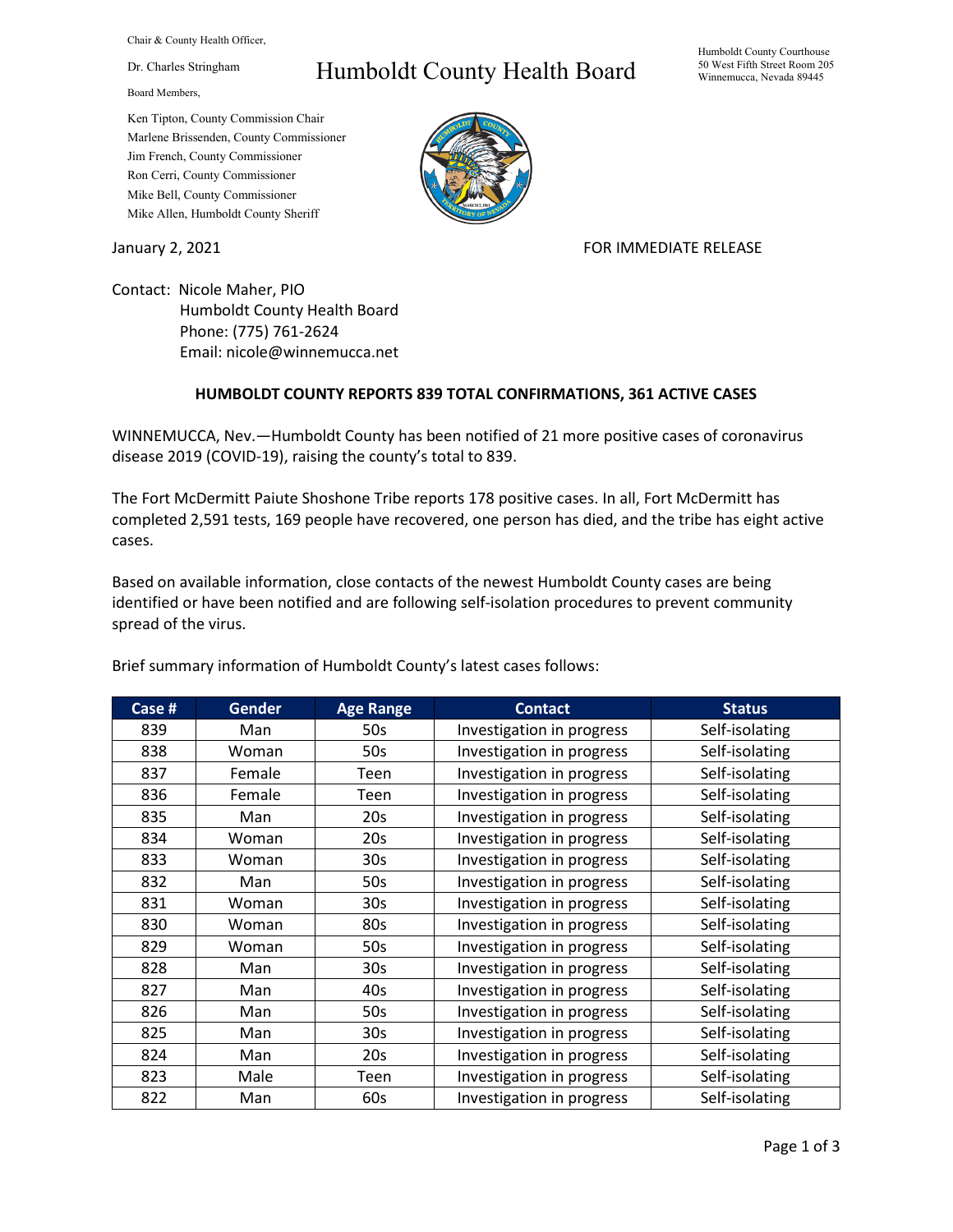| Case $#$ | Woman  | 30s  | Investigation in progress | Self-isolating |
|----------|--------|------|---------------------------|----------------|
| 821      | Woman  | 30s  | Investigation in progress | Self-isolating |
| 820      | Man    | 20s  | Investigation in progress | Self-isolating |
| 819      | Female | Teen | Investigation in progress | Self-isolating |

Of the previous 818 cases, 467 have recovered, 335 are self-isolating, five are hospitalized locally, and 11 have died; Humboldt County has 361 active cases.

Humboldt County Health Officer Charles Stringham, MD, said he gets a lot of questions asking why the state, the nation and the world are taking COVID-19 so seriously when most people's infection only results in a mild illness.

Dr. Stringham said while it is true that not all people are at risk for a severe case of the virus, "all of us are at risk for contracting the virus and then spreading it to others—maybe without every realizing we're sick," he said.

Dr. Stringham continued, "As a community we have taken steps to slow the spread of the virus. Now, we must continue to take personal responsibility to protect ourselves and our loved ones."

Dr. Stringham said the virus kills about 2 percent of the people it infects, but hospitals are filled with those who are severely ill—and who may see long-term repercussions from the virus over the coming months and years.

"To do your part to protect those around you, and to keep our hospital resilient, wear a mask and maintain an appropriate distance from anyone not of your same household," he said.

"These things may seem small and insignificant, but for a vulnerable person who may become severely ill, it may mean the difference between health, or hospitalization and even death."

To prevent the spread of COVID-19 in Humboldt County:

- Stay home to limit exposure, and wear a facial covering if going out in public is necessary.
- Maintain 6 feet of distance from other people at all times.
- Wash hands often with soap and water for at least 20 seconds. If soap and water are not available, use an alcohol-based hand sanitizer.
- Avoid visiting sick people or those who are self-isolating.
- Avoid touching eyes, nose, and mouth.
- Cover coughs and sneezes with a tissue, and throw the tissue in the trash.
- Clean and disinfect frequently touched objects and surfaces.
- Self-isolate if they have had a known exposure, or if they are awaiting COVID-19 test results.
- Stay informed. The COVID-19 situation is changing frequently. Up-to-date information is available on the Centers for Disease Control and Prevention (CDC) [website.](http://www.cdc.gov/coronavirus/2019-ncov/index.html)

COVID-19 testing locations in Humboldt County include:

• **Humboldt General Hospital Screening Clinic** - Offers drive-thru screening for asymptomatic persons from 8 a.m. to 5 p.m. Monday through Friday (closed from noon to 1 p.m. for lunch), and byappointment screening with a provider for symptomatic persons from 8 a.m. to 5 p.m. Monday through Friday (closed from noon to 1 p.m. for lunch; call 775-623-5222, ext. 1379 to schedule an